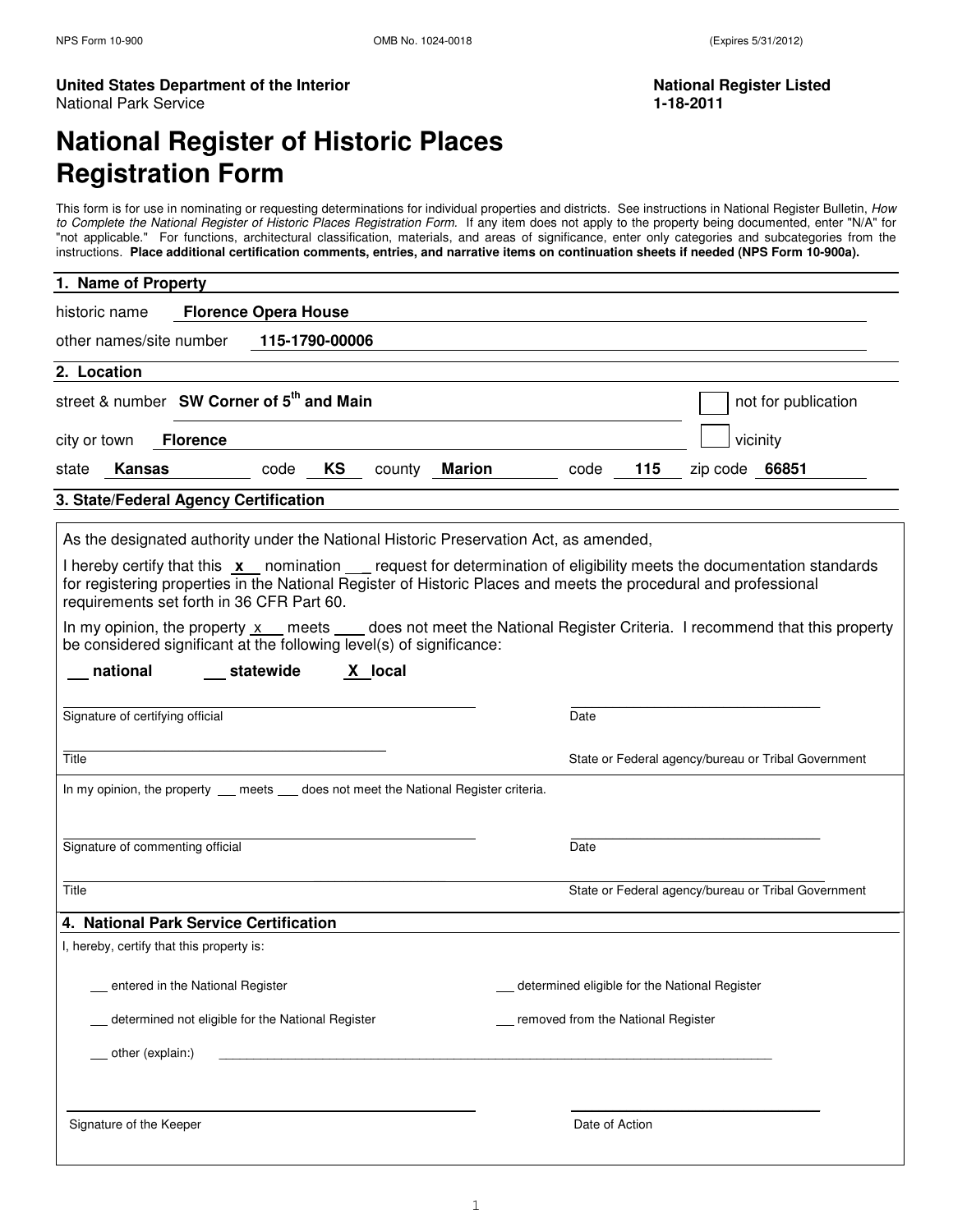Name of Property

#### **5. Classification**

**Ownership of Property** 

(Check as many boxes as apply)

| X | building(s |
|---|------------|
|   | district   |
|   | site       |
|   | structure  |
|   | obiect     |

**Category of Property**  (Check only **one** box)

## **Number of Resources within Property**

(Do not include previously listed resources in the count.)

# **Contributing Noncontributing X** | private **X X** | **X** | building(s) **1 1 buildings** public - Local district district district district district district district district district district district public - State site site public - Federal structure structure structure structure object object **1 Total**

#### **Name of related multiple property listing**

(Enter "N/A" if property is not part of a multiple property listing)

#### **Number of contributing resources previously listed in the National Register**

| <b>Historic Theaters and Opera Houses of Kansas</b>                         | 0                                                                                    |
|-----------------------------------------------------------------------------|--------------------------------------------------------------------------------------|
| 6. Function or Use                                                          |                                                                                      |
| <b>Historic Functions</b><br>(Enter categories from instructions)           | <b>Current Functions</b><br>(Enter categories from instructions)                     |
| <b>RECREATION/CULTURE: Music Facility</b>                                   | <b>VACANT/NOT IN USE</b>                                                             |
| <b>COMMERCE/TRADE: Specialty Store</b>                                      |                                                                                      |
| 7. Description                                                              |                                                                                      |
| <b>Architectural Classification</b><br>(Enter categories from instructions) | <b>Materials</b><br>(Enter categories from instructions)<br>foundation:<br>Limestone |
| <b>LATE VICTORIAN: Italianate</b>                                           | walls: Limestone                                                                     |
|                                                                             | <b>Composition</b><br>roof:                                                          |
|                                                                             | <b>Wood Framing</b><br>other:                                                        |
|                                                                             |                                                                                      |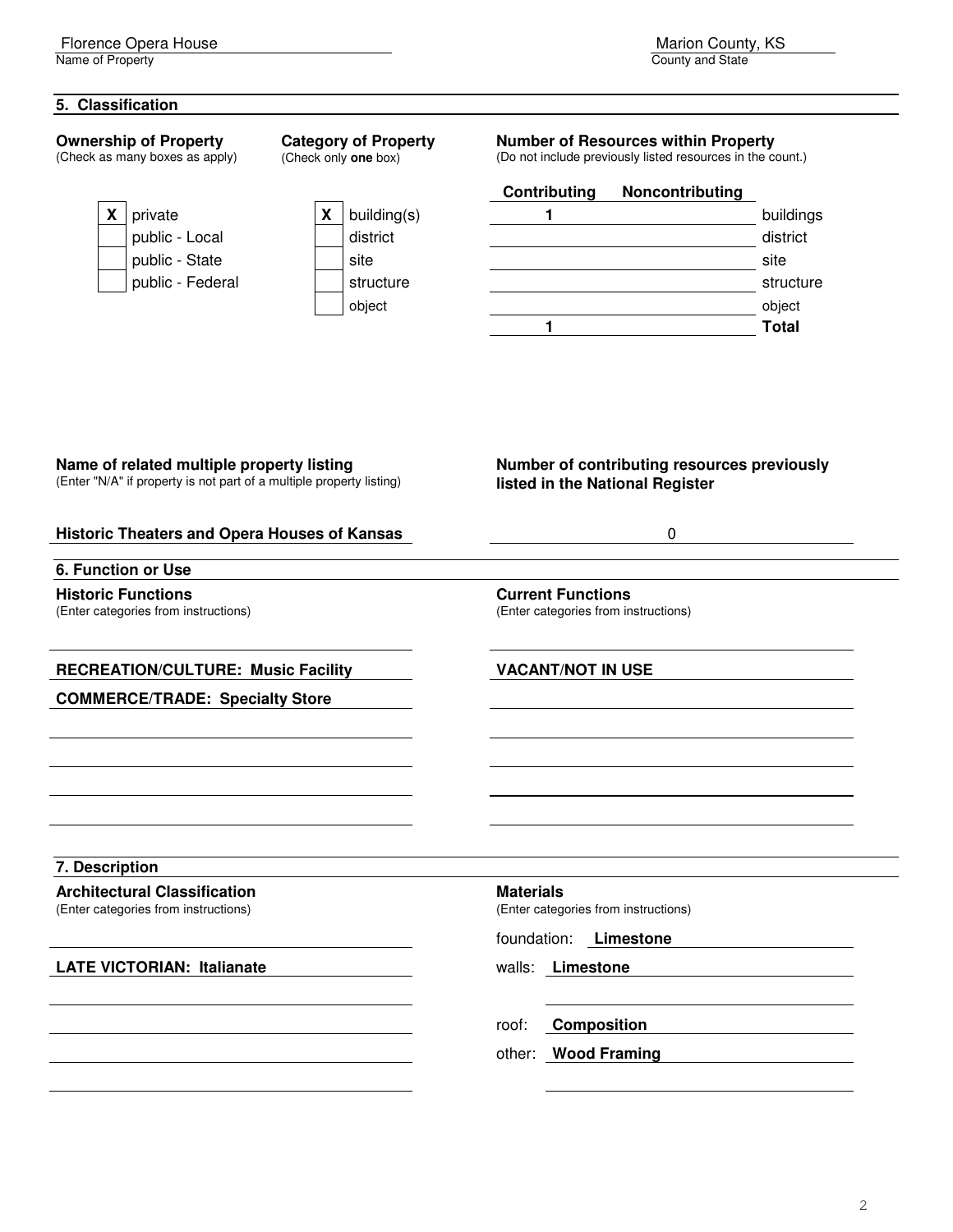#### **Narrative Description**

(Describe the historic and current physical appearance of the property. Explain contributing and noncontributing resources if necessary. Begin with **a summary paragraph** that briefly describes the general characteristics of the property, such as its location, setting, size, and significant features.)

# **Summary**

The Florence Opera House is an imposing six-bay-wide three-story Italianate building that dominates the southwest corner of Fifth and Main in the rural Flint Hills community of Florence, Marion County, Kansas (pop. 596). The building is located on the north end of the downtown's most fully developed block, between Fourth and Fifth Streets. To the south, the commercial row continues with four two-story Italianate buildings dating from the late nineteenth and early twentieth centuries. Farther south are one-story, one-part commercial buildings built ca. 1920s. The east side of the 400 Block is less intact. A one-story concrete-block autorelated structure dominates the southeast corner of Fifth and Main; three two-story buildings, one of them a former movie theater, fall to its south. An empty lot/park marks the former location of the Horner Hotel, the town's only other three-story commercial building. To the north, a small restaurant occupies the historic location of the two-story Florence Hotel.

Like most of the historic buildings in downtown Florence, the opera house has native limestone as its principal exterior material. The building's footprint measures approximately 50' X 100', with the front elevation facing east toward Main Street. A recently constructed metal lean-to addition to the rear elevation provided storage for the grocery store. Through most of its history, the full width of the first floor was been occupied by a single business. The upper two stories, historically accessible via stairs off the north and east elevations, housed an opera house and storage. The building has been vacant since the town lost its grocery store a few years ago. Distinguishing features include 2/2 double-hung wood windows, a pressed metal cornice, and pressed-metal ceilings.

#### \_\_\_\_\_\_\_\_\_\_\_\_\_\_\_\_\_\_\_\_\_\_\_\_\_\_\_\_\_\_\_\_\_\_\_\_\_\_\_\_\_\_\_\_\_\_\_\_\_\_\_\_\_\_\_\_\_\_\_\_\_\_\_\_\_\_\_\_\_\_\_\_\_\_\_\_\_\_\_\_\_\_\_\_\_\_\_\_\_\_\_\_\_\_\_\_\_\_\_\_\_\_\_\_\_\_\_\_\_\_\_\_\_\_\_\_\_\_\_\_ **Narrative Description**

# **Exterior**

# Front (East) Elevation

The storefront level on the east elevation was modified over time, most recently in the ca. 1970s/80s when the first floor was occupied by a grocery store. On the south side, a door that historically opened to a stair to the second floor is covered over. A deep blond brick bulkhead stretches from this enclosed opening on the south to an aluminum storefront-type door located near the center of the façade. The brick bulkhead, which continues north to a blond brick pier on the north end, is capped with a header-coursed sill. Above this, on each side of the centered door, is a truncated multi-pane storefront window. Above the truncated storefront windows, at the historic transom level, is a shingled shed awning whose construction likely coincided with that of the storefront modifications. The ca. 1970s/80s features are interrupted by ca. 1950s brick piers.

Like many nineteenth-century commercial buildings, the Florence Opera House is a two-part commercial block, designed to serve two distinctive uses. As such, the second and third stories of the front elevation are identical. The principal material on the upper stories is rough-faced square-cut limestone laid in regular courses. There are six windows on each of the upper stories. Although the original 2/2 windows are intact, they have been covered with metal. Details, including stone sills, triangular hood-type lintels, and quoins, are dressed limestone. This elevation is capped by a decorative pressed-metal cornice. The cornice has prominent brackets at the corners. Six modillions interrupt the frieze and support the cymatium. Atop the cornice proper is a decorative triangular pediment stamped with the word "OPERA."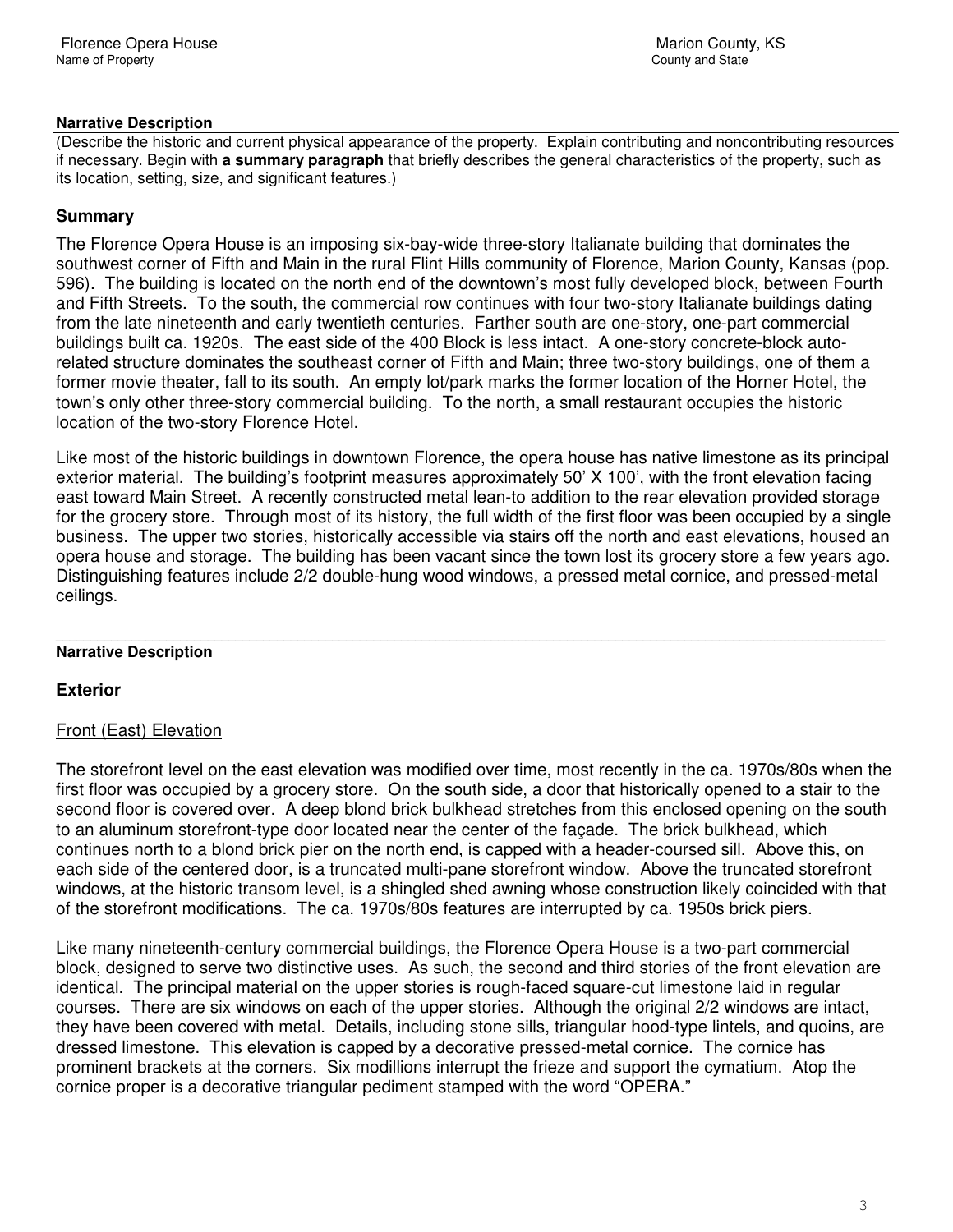#### Side (North) Elevation

In comparison to the front elevation, the side elevation, which faces Fifth Street, is very simple in design and materials. Here the principal material is rough-cut rubble limestone of various sizes laid in regular courses. The windows have cut stone sills and rubble limestone arched lintels. There are only three openings on the first floor, all toward the back of the building: a covered narrow window, the historic opera house entrance with transom, and a wider dock-type entrance. There are seven window openings on the upper levels, with two stacked windows on the east end that match the proportions of those on the front elevation and five taller evenly spaced windows from the center to the west end.

#### Rear (West) Elevation

The rear elevation, also constructed of rubble limestone, is parged with stucco. There are no extant window openings on the upper level. A metal shed addition, which housed grocery storage, extends west from the north half of this elevation. A wood lean-to equipment shelter extends from the south side of this elevation. An enclosed window opening on the main building is visible from above the metal roof of the equipment shelter.

#### **Interior**

The interior is divided into two main spaces, the store on the first floor and opera house on the second and third floors. When it was discovered that the finish floor and floor joists on the first floor were rotted, they were removed in preparation of reconstruction. Because the floor is missing, the basement is visible from the firstfloor entrance. The foundation is limestone laid in regular courses. Stone piers support massive wood beams. Cast-iron columns that rise from the stone piers to the wood beams above support the ceiling and provide for an open floorplan. There are plaster walls, remnants of suspended acoustical tile ceilings, and partially exposed pressed-metal ceilings.

The west end of the north elevation houses a wide stair that leads to the second floor. Near the top of the stair is small pair of shutter-type doors that open to a stair that leads to the balcony, which occupies the west end above. The balcony overlooks the two-story-high auditorium to the east, designed to seat eight hundred spectators, with its plaster walls, wood floors and tall/narrow windows. On the east end, past the north/south wall that was likely the rear wall of the stage. This area was also accessible via a stair rising from the south end of the storefront. Beyond this wall is a stair that leads from the auditorium floor to the third floor/mezzanine space built for dressing rooms and storage.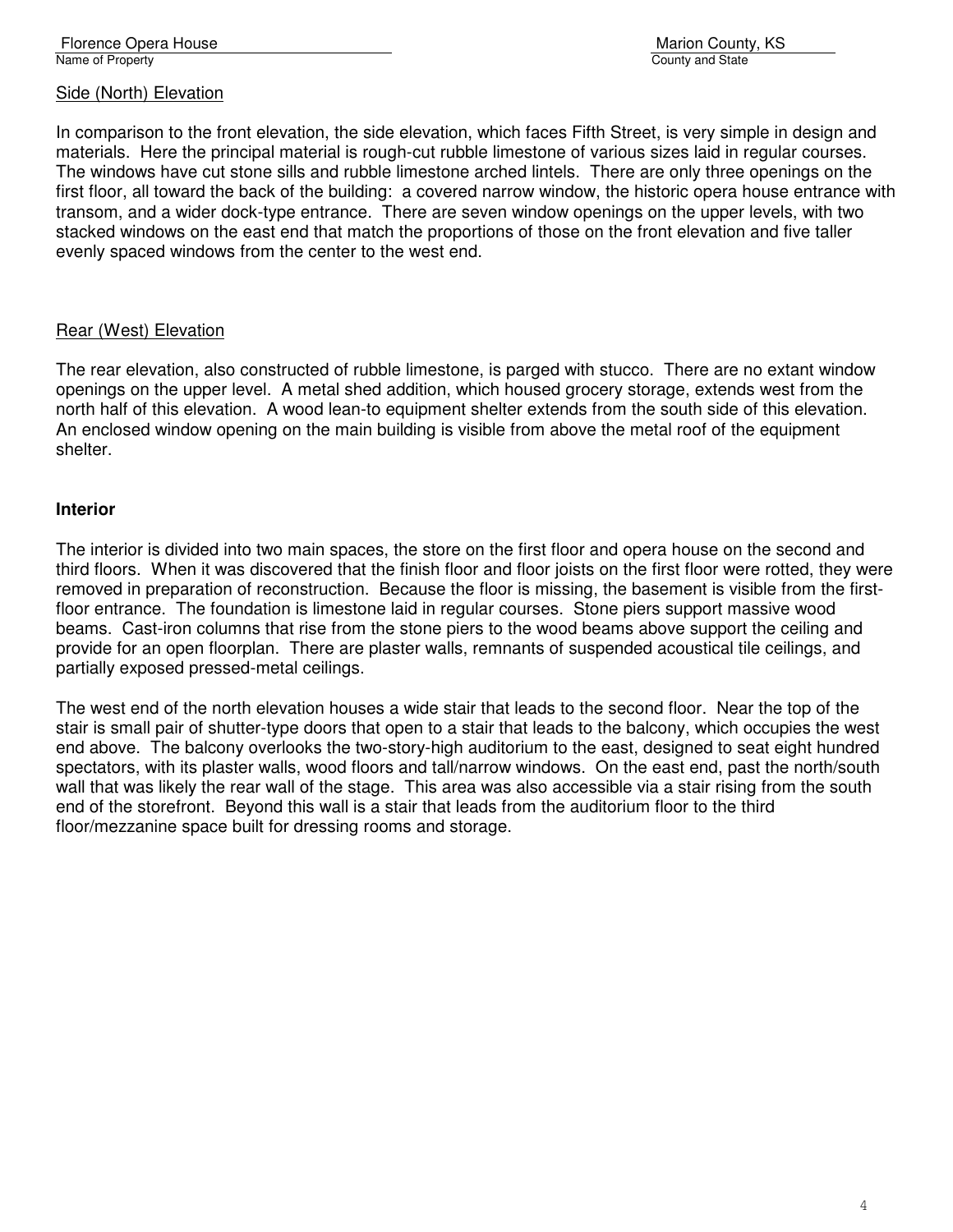Name of Property

#### **8. Statement of Significance**

#### **Applicable National Register Criteria**

(Mark "x" in one or more boxes for the criteria qualifying the property for National Register listing)  $\mathsf{A}$ 

Property is associated with events that have made a significant contribution to the broad patterns of our history.



| C. | Property embodies the distinctive characteristics  |
|----|----------------------------------------------------|
|    | of a type, period, or method of construction or    |
|    | represents the work of a master, or possesses high |
|    | artistic values, or represents a significant       |
|    | and distinguishable entity whose components lack   |
|    | individual distinction.                            |

D Property has yielded, or is likely to yield, information important in prehistory or history.

**Period of Significance** 

**Areas of Significance**  (Enter categories from instructions) **Entertainment/Recreation** 

**Performing Arts Social History** 

**1884-1917** 

**Significant Dates** 

**1884, 1891** 

#### **Criteria Considerations**

(Mark "x" in all the boxes that apply)

Property is:

|  | Owned by a religious institution or used for religious<br>A purposes. |
|--|-----------------------------------------------------------------------|
|  |                                                                       |

B removed from its original location.

C a birthplace or grave.

- D a cemetery.
- E a reconstructed building, object, or structure.

F a commemorative property.

G less than 50 years old or achieving significance within the past 50 years.

**Cultural Affiliation** 

**Significant Person** 

(Complete only if Criterion B is marked above)

**Architect/Builder** 

John M. Anderson (builder)

# **Period of Significance (justification)**

The period of significance for the Florence Opera House stretches from its completion in 1884 until the opera house's final performance in 1917. With the exception of changes to the storefront, the building's overall exterior appearance conveys this period. Interior character-defining features also reflect this time period.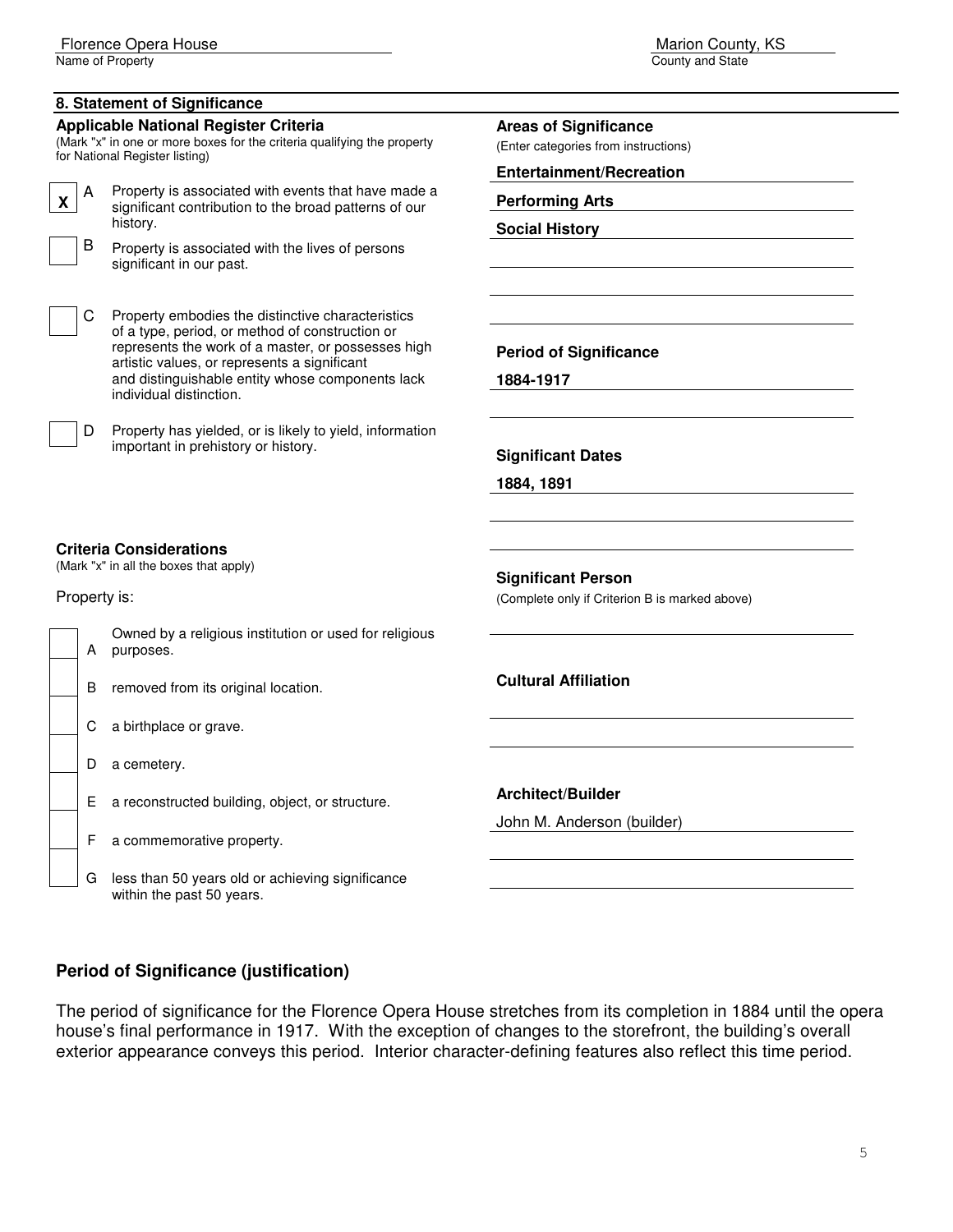#### **Narrative Statement of Significance**

#### **Introduction**

The Florence Opera House is being nomination to the National Register of Historic Places under Criterion A in the areas of Entertainment/Recreation, Performing Arts, and Social History as an example of the Opera House Property Type under the Historic Theaters and Opera Houses of Kansas Multiple Property Documentation Form. Like many nineteenth century examples, the Florence Opera House was designed to house commercial space on the first floor and a performance hall on the upper stories. Although the first floor is in deteriorated condition, the building's intact upper stories allow it to meet the registration requirements set forth by the MPDF for the Opera House property type.

\_\_\_\_\_\_\_\_\_\_\_\_\_\_\_\_\_\_\_\_\_\_\_\_\_\_\_\_\_\_\_\_\_\_\_\_\_\_\_\_\_\_\_\_\_\_\_\_\_\_\_\_\_\_\_\_\_\_\_\_\_\_\_\_\_\_\_\_\_\_\_\_\_\_\_\_\_\_\_\_\_\_\_\_\_\_\_\_\_\_\_\_\_\_\_\_\_\_\_\_\_\_\_\_\_\_\_\_\_\_\_\_\_\_\_\_\_\_\_\_

#### **Florence**

Florence is located in the heart of the Flint Hills, at the junction of Doyle Creek and the Cottonwood River. The town was platted in 1870 and soon became a key point along the Atchison, Topeka and Santa Fe Rail line. It was known for its railroad eating house, built in 1876 and purchased in 1877 by Fred Harvey as one of the first Harvey Houses on the Santa Fe.

Early on, Kansas rail heads terminated the legendary cattle trails that brought longhorns from Texas. The Flint Hills offered nutrient-rich prairie grasses for fattening up the herds before shipping east. Over time, however, ranchers brought in permanent herds, which filled an ecological niche formerly held by bison – in a rocky region not particularly well-suited to farming.

In 1880, just three years before the Florence Opera House was built, the population of the fledgling community was 100; 1295 lived in the Doyle Township. By 1886, Florence was firmly established as the "railroad center of Marion county, and an important division station of the great Santa Fe system," with the railroad employing 500 of the city's residents.<sup>1</sup> The railroad brought immigrants to Florence – among them French immigrants who responded to railroad promotions in the late nineteenth century and Mexican immigrants, who came to work for the railroad beginning in 1905. $2^2$ 

Between 1900 and 1910, Doyle Township grew from 1478 to 1686. The population of Florence remained steady at about 1400 in 1920 and 1930. Today, the city's population is 671, making it the fourth largest city in Marion County after Hillsboro, Marion and Peabody.

#### **French Immigration to Kansas**

L

The construction of the Florence Opera House was possible with capital from "wealthy French gentlemen." The cultural contributions of many immigrants who made homes in Kansas in the nineteenth century particularly the Germans, German-Russians, Czechs and Swedes – have been well-documented. The story of French settlement, however, has often been overlooked. Like their better-known counterparts, most French immigrants arrived in Kansas during the three decades following the early territorial period. A first wave of French immigration in 1857 brought twelve families to the Flint Hills. By 1885, fifteen years after the Atchison,

<sup>1</sup> The Board of Trade of Florence, Kansas (Chicago: H. S. Reed and Co., 1886).

<sup>&</sup>lt;sup>2</sup> See "French Immigration" below. There was a substantial Mexican-American population in Florence by the 1940s. In fact, 52 Mexican Americans from Florence (whose population at the time was about 800) volunteered for service in World War II. See "Hispanics in Kansas," http://www.kshs.org/portraits/hispanics.htm.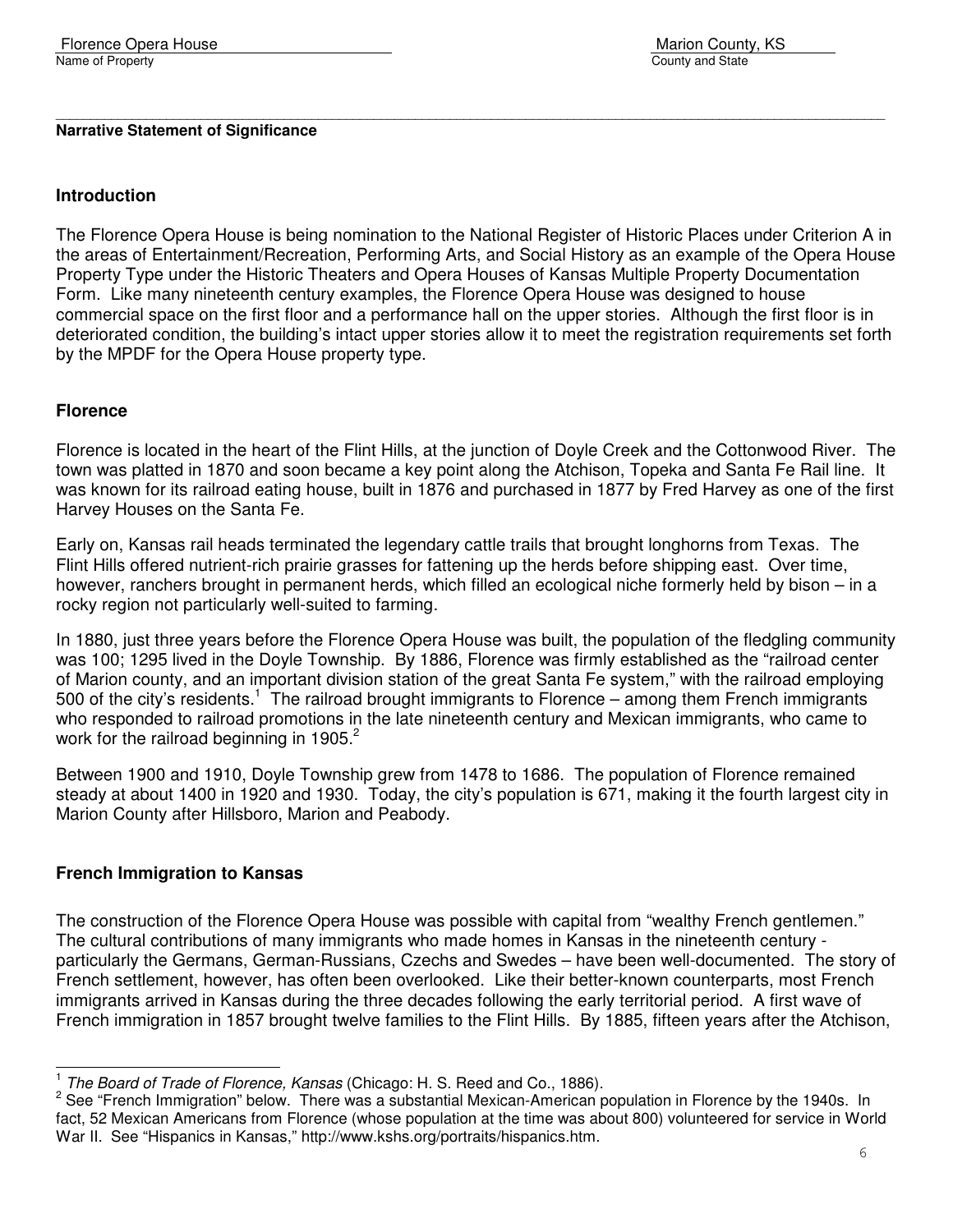Topeka and Santa Fe Railroad announced plans to cross the Cottonwood River, sixty French families had settled in the Cottonwood Valley communities of Cottonwood Falls, Marion Centre and Florence.<sup>3</sup>

Many of these settlers, including those who built the Florence Opera House, were recruited by family members. Others were lured by railroad companies who leveraged land grants to finance a frenetic transcontinental network. Among these was the Atchison, Topeka and Santa Fe Railroad, which announced plans in 1871 to ford the Cottonwood River. The announcement prompted investors, including former Governor Samuel Crawford, to plat a town site at Florence.

The original group of French immigrants who settled in Doyle Township encouraged family members and friends to move to Florence.

# **Francis Ayral, Gustave Caze and Emile Firmin**

The Florence Opera House was the joint effort of Gustave Caze, Emile Firmin and Francis Ayral, French immigrants to the Cottonwood Valley. Of the three, the least is known about Francis Ayral. Ayral and his wife Ernestine immigrated to the United States and came to Kansas in about 1881.<sup>4</sup> In 1883, the year before the opera house was completed, Francis fell ill and the couple returned to France, where he died soon thereafter.

In 1884, after Francis Ayral's death, Ernestine Ayral returned to Florence and married his business partner and Florence pioneer Gustave Caze.<sup>5</sup> Caze was born in France in ca. 1852. In 1875, the same year his brother-in-law Emile Firmin is documented to have read a promotional brochure about Kansas, Caze (then 22) and his sister Leonie (then about 25) arrived in nearby Doyle Township. In 1880, Caze was living in Doyle Township with his sister Leonie (then 30) and another female relative, Genette Caze (23), who was listed as a servant in the household. Gustave Caze achieved U. S. citizenship on April 29, 1881. By 1883, when he helped lay plans for the Florence Opera House, Caze had succeeded in ranching, retail and community pursuits. When his brother-in-law Emile Firmin moved to the area in 1881, the two became business partners. In support of Firmin's efforts to lure other French immigrants to the area, Caze helped organize a society of French immigrants who helped fund the printing of promotional pamphlets. $<sup>6</sup>$ </sup>

Caze's brother-in-law and fellow French native Emile Firmin appears to have been the creative force behind the Florence Opera House. Before immigrating to the United States, Firmin received a law degree from the Paris Law School and served as a lieutenant during the Franco-Prussian War (1870-71). He later worked as an attorney in Chanac, France.<sup>7</sup> Encouraged by a promotional pamphlet and the Caze's success, the Firmins arrived in Marion County in 1881. Together, Firmin and Caze owned and managed large tracts of land in both the Cottonwood Valley and in Rush County.<sup>8</sup> They were known for their purebred Hereford Cattle and for their devotion to improved farming methods.<sup>9</sup>

In the late 1880s, Firmin drew on a growing number of business and political connections in a campaign to be appointed the state's commissioner to the Paris Exposition of 1889 (forever symbolized by the Eiffel Tower). As part of his effort to lobby the legislature, Firmin prepared a promotional pamphlet touting the merits of Kansas to potential French immigrants.<sup>10</sup> The Firmins arrived in Paris on April 28, 1889, too late to formally participate in the agricultural exhibition. Still, Emile spent a year distributing 50,000 pamphlets, corresponding

L

<sup>&</sup>lt;sup>3</sup> Alberta Pantle, "History of the French-Speaking Settlement in the Cottonwood Valley," Kansas Historical Quarterly 19 (Feb.-May, 1951): 12-49 and 174-206.

<sup>4</sup> No one with the surname "Ayral" was recorded in the 1880 U. S. Census.

 $<sup>5</sup>$  Ibid., 37.</sup>

 $<sup>6</sup>$  Ibid., 42.</sup>

 $\frac{7}{1}$  lbid., 37.

 $<sup>8</sup>$  Ibid., 38.</sup>

 $<sup>9</sup>$  Ibid., 48.</sup>

 $10$  Ibid., 42.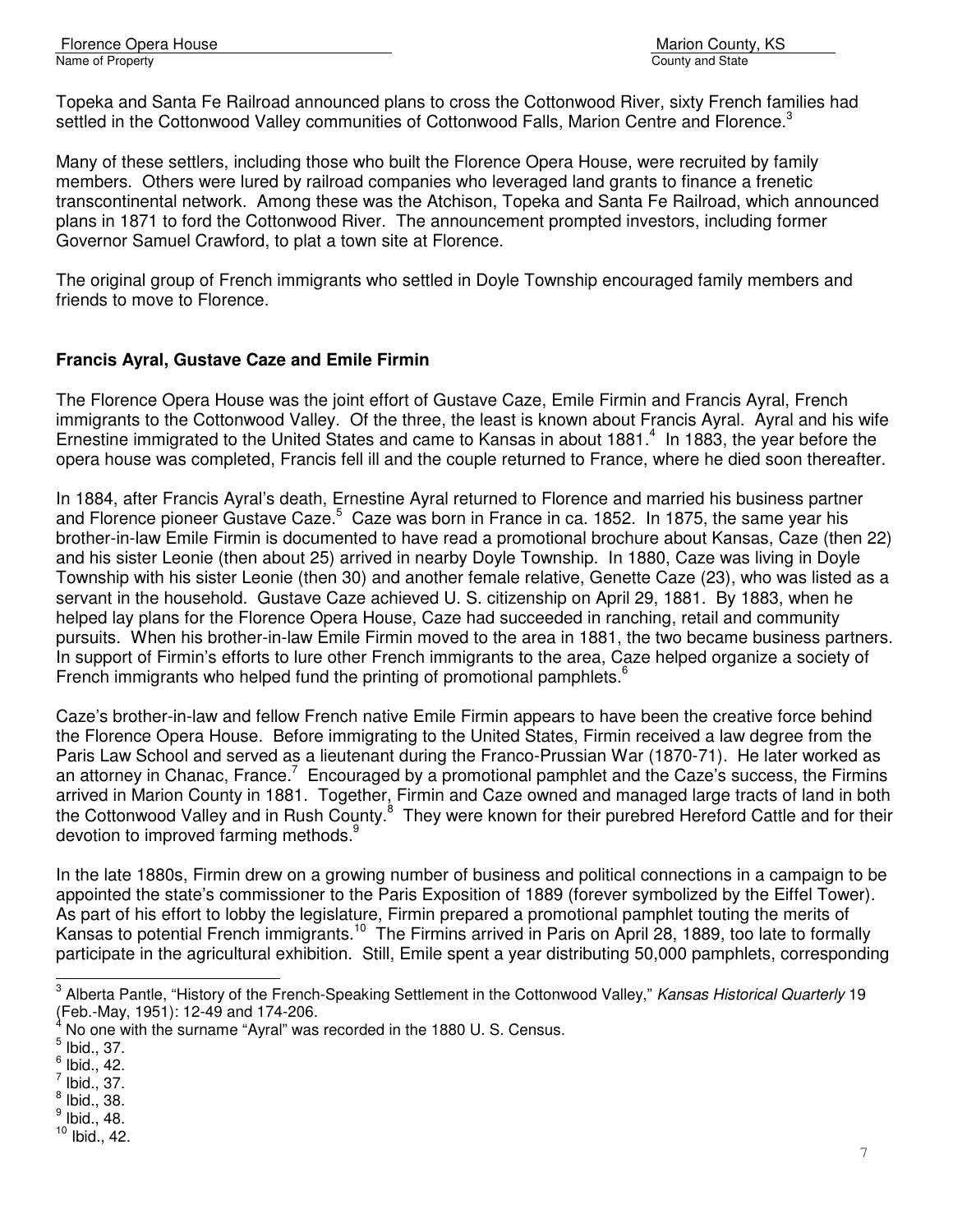Florence Opera House Marion County, KS Name of Property County and State County and State County and State County and State County and State County and State County and State County and State County and State County and State County and State County and State C

with and speaking to geographical societies, and responding to thousands of inquiries for more information about Kansas. He sought advice from French agricultural experts who shared information about new irrigation systems. When the Firmins returned to Kansas after a year, they did so without their young son, who died in France.

Despite Firmin's best efforts to encourage French immigration to Kansas, financial and political circumstances curbed immigration. In the late 1880s and early 1890s, railroad overexpansion and drought wreaked havoc on the Kansas economy. The situation only worsened during the nationwide Panic of 1893. In the years following Firmin's trip to France, only five or six additional French families settled in the Cottonwood Valley.<sup>11</sup>

In 1892, the Firmins moved to town (Florence), first to a downtown building, then to a house in the "Firmin and Caze Addition" a residential subdivision they developed. During his years in town, Firmin focused on his artistic interests. That year, he wrote his first play, "Col. Granger," and hired a professional theater company to produce it. The production, which satirized military pensions, organized religion, and politics, was highly controversial and, as a result, survived only one performance. His second play, a comedy entitled "Marriage in Chicago" was more successful. $12$ 

In 1904, Firmin and Caze sold 190 Hereford cattle, farmland, and town sites. The Firmins and sister Leonie Caze moved back to France. After a short stay in Kansas City, Gustave and Ernestine Caze reunited with the Firmins in France. They used their business experience in a manufacturing plant that produced powdered milk. Emile Firmin died in 1914. $13$ 

# **John M. Anderson**

Ayral, Firmin and Caze hired Emporia contractor John M. Anderson to construct their opera house. Anderson was born in Scotland in 1847 and immigrated to Canada at the age of twelve, when he began working as a carpenter. In 1869, after short stints in Pennsylvania, Ohio and Illinois, Anderson moved to Emporia, Kansas. In the years that followed, Anderson was awarded contracts for the construction of a number of substantial buildings – from schools to courthouses to residences. His commissions included the Riley County Courthouse in Doniphan, Missouri (NRHP).<sup>14</sup>

# **Kansas Opera Houses**

In the late nineteenth century, opera houses were symbols of permanence in fledgling Kansas communities competing to attract both settlers and capital from eastern investors. The property type was made possible through a burgeoning railroad network, which brought touring companies from New York and Chicago through Kansas and set off a major real estate boom. In an era when the term "theater" conjured up negative moral connotations, creative Victorian speculators embraced a term they believed to be more civilized: "opera house." Most of these venues, which hosted theater troupes and community meetings, occupied the second or third floors of commercial buildings. Similar Italianate opera house buildings can be found in Oskaloosa, Enterprise, Barnes, Frankfort, Downs and Eureka. However, the Florence Opera House is one of the earliest and the largest of the examples. Other well-known late nineteenth-century opera houses - including the Grainfield, McPherson and Junction City Opera Houses - feature Queen Anne and Richardsonian Romanesque details. The history of Kansas theaters and opera houses is thoroughly documented in the Multiple Property Documentation Form entitled Historic Theaters and Opera Houses of Kansas.

L

 $11$  Ibid., 45.

 $12$  Ibid., 46-49.

 $13$  Ibid., 48-49.

<sup>&</sup>lt;sup>14</sup> Biographical Sketch of Central Kansas, vol. 2 (New York: Lewis Publishing Company, 1902), 1298.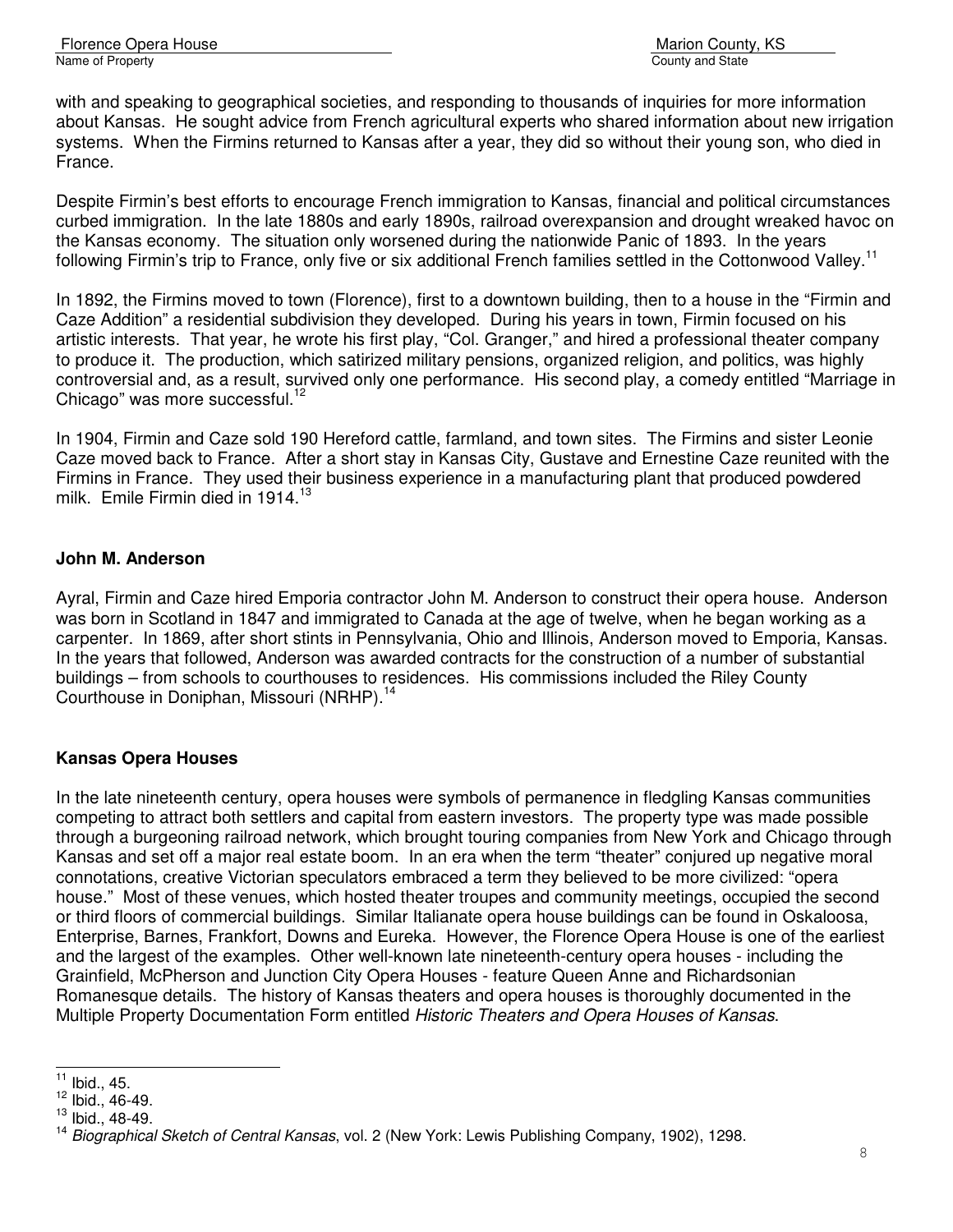# **Italianate Architecture**

The Florence Opera House is a good example of Italianate Architecture, a popular style used for many of the state's first permanent commercial buildings built in the 1870s and 1880s. Character-defining features include tall narrow windows, prominent cornices, and symmetrical massing. Like many Kansas buildings, particularly those in the Flint Hills Region, the Florence Opera House was built of native limestone.

#### **The Florence Opera House**

An 1886 commercial publication boasted that the Florence Opera House's "imposing height and ornamental finish give grace and dignity to the entire architecture of the town." Gustave Caze, Emile Firmin and Francis Ayral completed their plans for the Florence Opera House in 1883, four years before the height of the real estate boom that inspired similar investments in other communities in the state. The building was completed just six months later at a cost of \$15,000.<sup>15</sup>

The building's first floor was designed for commercial use, with access via two cast-iron storefronts (with "French plate glass") on the front elevation. The second floor was built to house both the opera house, accessible via an entrance on the west end of the north elevation, and offices, accessible via a stair off the south end of the front elevation. The third floor, at the front of the building, was used as a stage and dressing rooms. And there was a balcony at the back.

The original occupant of the first floor was the Tucker and Chandler Dry Goods Company. Frank Tucker was born in Massachusetts in ca. 1851. By 1880, he was living in Doyle Township with his wife Florence, son Guy, and brother Arthur. John Curtis Chandler was born in Ohio in ca. 1845. By 1870, he was living in Marion County's Centre Township, where he was employed as a farmer. Chandler was working as a "laborer" in 1880, when he was living in Marion with his wife Mary Louisa, and their three children. Before the Florence Opera House was built, Tucker and Chandler operated their dry goods business at another location, announcing in early January 1884 that their "new store building is nearing completion."<sup>16</sup> By 1885, Tucker and Chandler had dissolved their partnership. Chandler settled in Newton and Tucker partnered with Michael Graham, a self-proclaimed capitalist from Peabody.<sup>17</sup> With its new influx of capital, the firm boasted "The largest stock of goods in the county."<sup>18</sup> Graham and Tucker still occupied the first floor in 1908.<sup>1</sup>

The opening of the Florence Opera House on January 24, 1884 was touted as a "grateful triumph for the drama loving people" and "an important epoch in the history of Florence."<sup>20</sup> The opening gala began with an address by state legislator J. Ware Butterfield, an attorney from Marion County.<sup>21</sup> The theater season began the following day, with a performance of the "Linwood Case," a play written by Scott Marble. On January 19, 1884, just days before the opening, the *Florence Herald* made the "dramatic announcement" that the "managers of the Florence opera house" had secured the Louie Lord Dramatic Company to perform during the opera house's opening season. Louie Lord was a Chicago-based theater troupe that took the name of its lead actress, known for her long blond locks and unequaled "artistic and emotional power." The troupe, which also included Louie's husband James Lord, performed throughout the state from the 1870s to the 1890s. During the Florence Opera House's first season, the troupe offered productions of the "Linwood Case," "Mad Cap Peggy," and "Once Upon a Time."

j.

<sup>&</sup>lt;sup>15</sup> The Board of Trade of Florence, Kansas.

<sup>16</sup> 1880 U. S. Census; Florence Herald, 5 Jan. 1884.

<sup>&</sup>lt;sup>17</sup> 1900 and 1910 U. S. Census; February 7, 1885; Graham was the only Graham in the County in 1880

<sup>&</sup>lt;sup>18</sup> Board of Trade...

<sup>&</sup>lt;sup>19</sup> The store's sign is visible in a 1908 photograph in the collection of Wichita State University Special Collections, MS 92-97.

 $^{20}$  Florence Herald, 2 February 1884.

 $21$  Wichita Eagle Magazine, 24 Feb. 1957.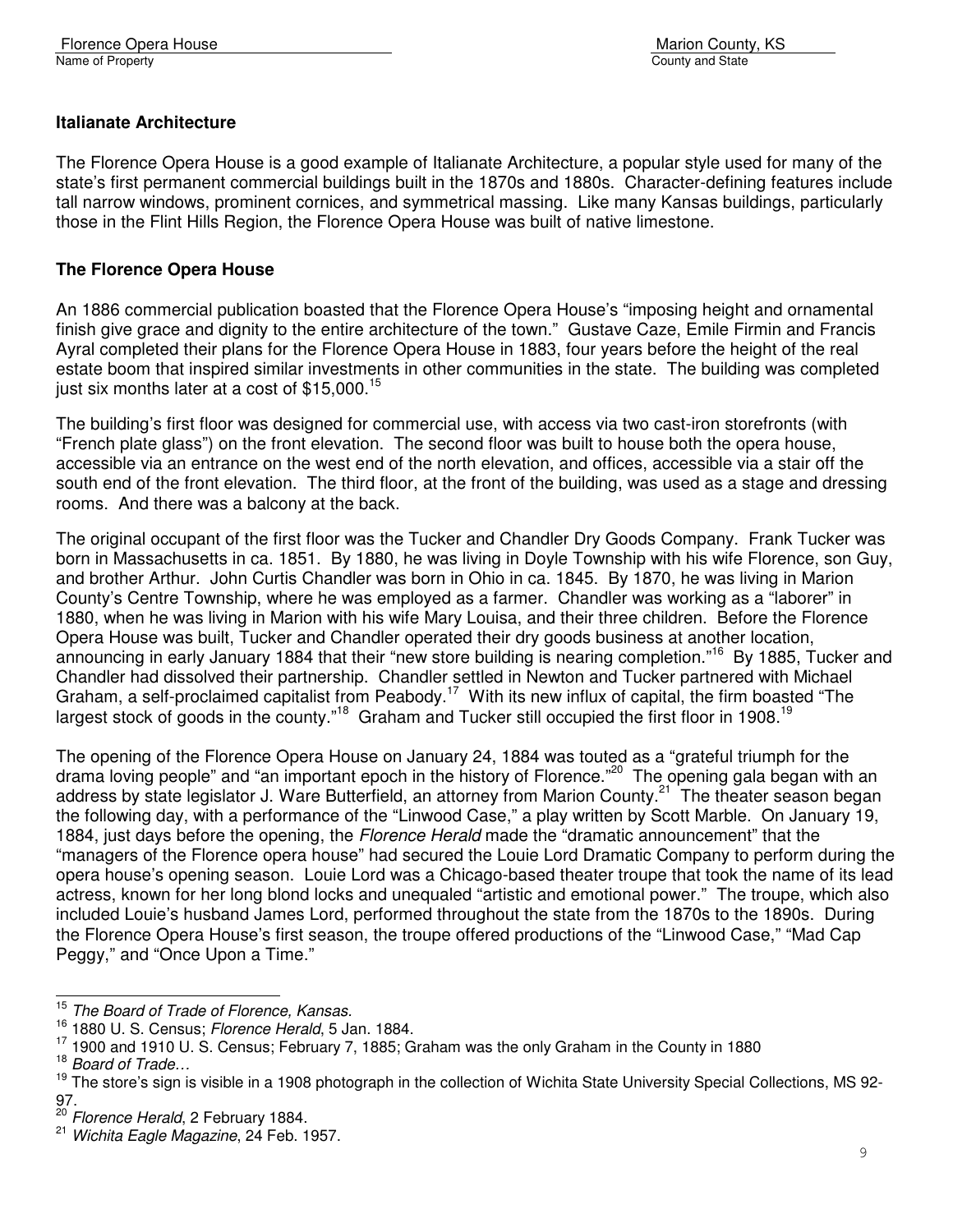The opera house building inspired the founding of a local drama club. Their first production was "We're all Teetotalers," a temperance drama published by playwright George Melville Baker in 1876.<sup>22</sup> For thirty-four years, the opera house hosted not only dramatic productions, but also community events and balls.<sup>2</sup>

Like that in many early opera houses, the stage of the Florence Opera House was lit by oil-fueled footlights.<sup>24</sup> And like other opera houses, the Florence Opera House did not escape the ravages of fire. During the facility's first year, the stage caught on fire when a donkey in a production of "Uncle Tom's Cabin" knocked over a footlight. After a heroic and successful community effort to extinguish the fire, the show went on. A second fire on May 12, 1891 proved more devastating – destroying much of the building's wood-framed interior. The opera house was back in business within a few weeks.<sup>25</sup>

Although the opera house continued to operate after Firmin and Caze left for France, it closed in 1917. By then, a movie theater had opened across the street.<sup>26</sup> It was last operated by Raymond Gear, a Florence newspaper publisher and businessman. Later, it was converted to an intermittent movie house.<sup>27</sup> Most recently, the second floor was used for storage. The building is now vacant.

#### **9. Major Bibliographical References**

Biographical Sketch of Central Kansas, vol. 2. New York: Lewis Publishing Company, 1902.

The Board of Trade of Florence, Kansas. Chicago: HS Reed and Co., 1886.

Century of Pride: 1872-1972, Florence, Kansas.

Florence Herald.

Pantle, Alberta. "History of the French-Speaking Settlement in the Cottonwood Valley." Kansas Historical Quarterly 19 (Feb.-May, 1951), 12-49; 174-206.

Rosin, Elizabeth, et. al. Historic Theaters and Opera Houses in Kansas. National Register Nomination, Multiple Property Submission.

Shortridge, James. Peopling the Plains: Who Settled Where in Frontier Kansas. Lawrence: University Press of Kansas, 1995.

U. S. Census.

Wichita Eagle Magazine.

#### **Previous documentation on file (NPS): Primary location of additional data:**

preliminary determination of individual listing (36 CFR 67 has been x State Historic Preservation Office Requested)<br>
previously listed in the National Register<br>
Deprime and Department of the Collection of Tederal agency

previously listed in the National Register

previously determined eligible by the National Register **Local government** 

- 
- 

L

- 
- <sup>26</sup> Sanborn Map, 1915.

 $\frac{22}{1}$  Ibid.; Century of Pride: 1872-1972, Florence, Kansas.

 $23$  Pantle, 38.

<sup>&</sup>lt;sup>24</sup> Elizabeth Rosin, et. al., National Register Nomination. Historic Theaters and Opera Houses in Kansas (MPS), 10. <sup>25</sup> Pantle, 39.

<sup>&</sup>lt;sup>27</sup> Wichita Eagle Magazine.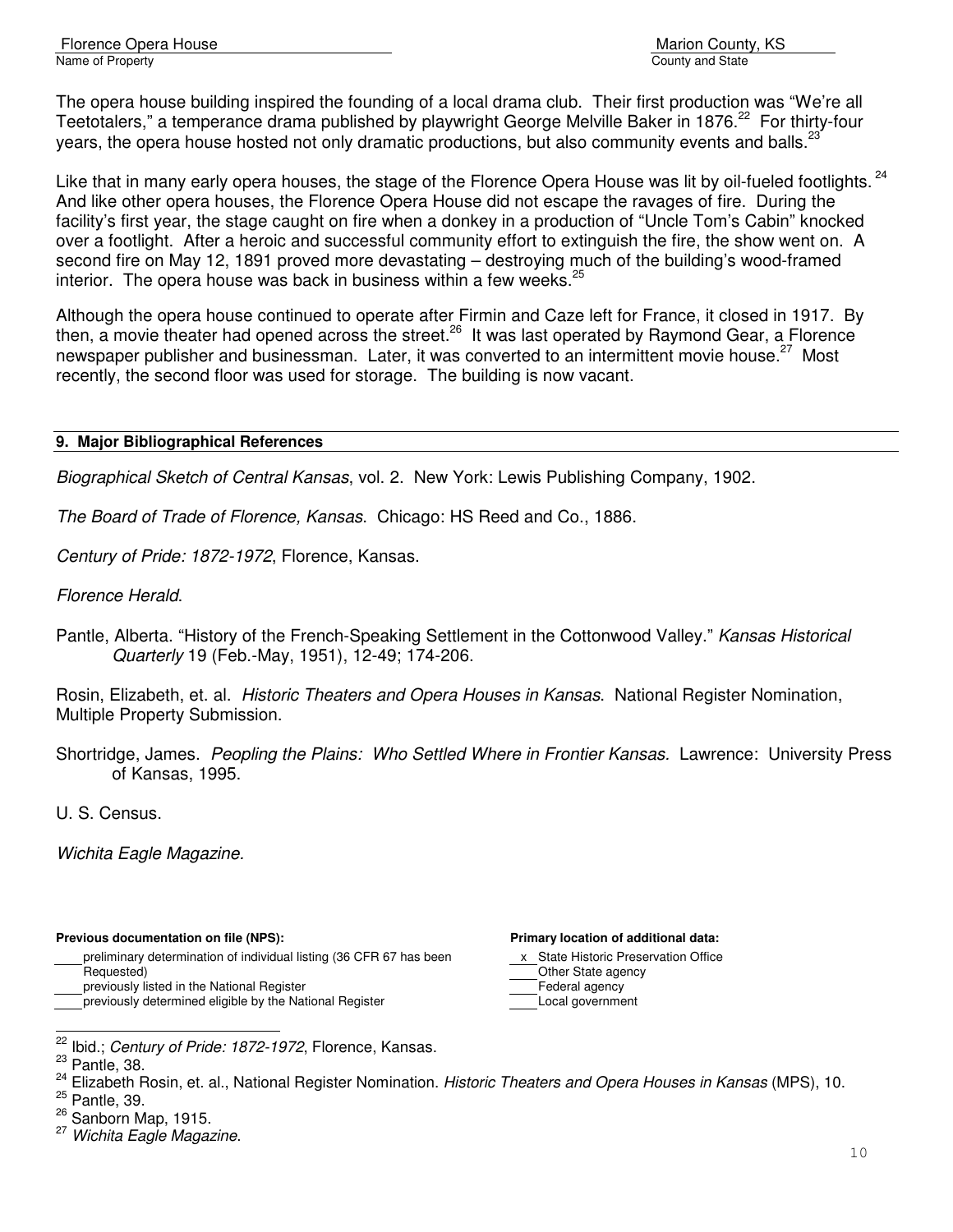| Florence Opera House                               | Marion County, KS                             |
|----------------------------------------------------|-----------------------------------------------|
| Name of Property                                   | County and State                              |
|                                                    |                                               |
| designated a National Historic Landmark            | University                                    |
| recorded by Historic American Buildings Survey #   | Other                                         |
| recorded by Historic American Engineering Record # | Name of repository: Kansas Historical Society |

Historic Resources Survey Number (if assigned): \_\_\_\_KHRI 115-1790-00006

#### **10. Geographical Data**

#### **Acreage of Property** Less than 1 acre

(Do not include previously listed resource acreage)

#### **UTM References**

(Place additional UTM references on a continuation sheet)

|   | 14<br>Zone | 681449<br>Easting | 4234720<br>Northing |   | Zone | Easting | Northing |
|---|------------|-------------------|---------------------|---|------|---------|----------|
| 2 | Zone       | Easting           | Northing            | 4 | Zone | Easting | Northing |

**Verbal Boundary Description** (describe the boundaries of the property)

The nominated property is Lot 421 Less the South 4' and all of Lot 423, Main Street, Florence, Kansas.

**Boundary Justification** (explain why the boundaries were selected)

The above is the legal description for the parcel on which the opera house sits. The property is bounded on the north by 5<sup>th</sup> Street, on the east by Main Street, on the west by an alley, and on the south by the adjacent property.

| 11. Form Prepared By                           |                                 |
|------------------------------------------------|---------------------------------|
| <b>Christy Davis</b><br>name/title             |                                 |
| <b>Davis Preservation</b><br>organization      | 6/10/2010<br>date               |
| 909 1/2 Kansas Ave, Suite 7<br>street & number | 785-234-5053<br>telephone       |
| city or town <b>Topeka</b>                     | KS<br>zip code $66612$<br>state |
| cdavis@davispreservation.com<br>e-mail         |                                 |

#### **Additional Documentation**

Submit the following items with the completed form:

• **Maps:** A **USGS map** (7.5 or 15 minute series) indicating the property's location.